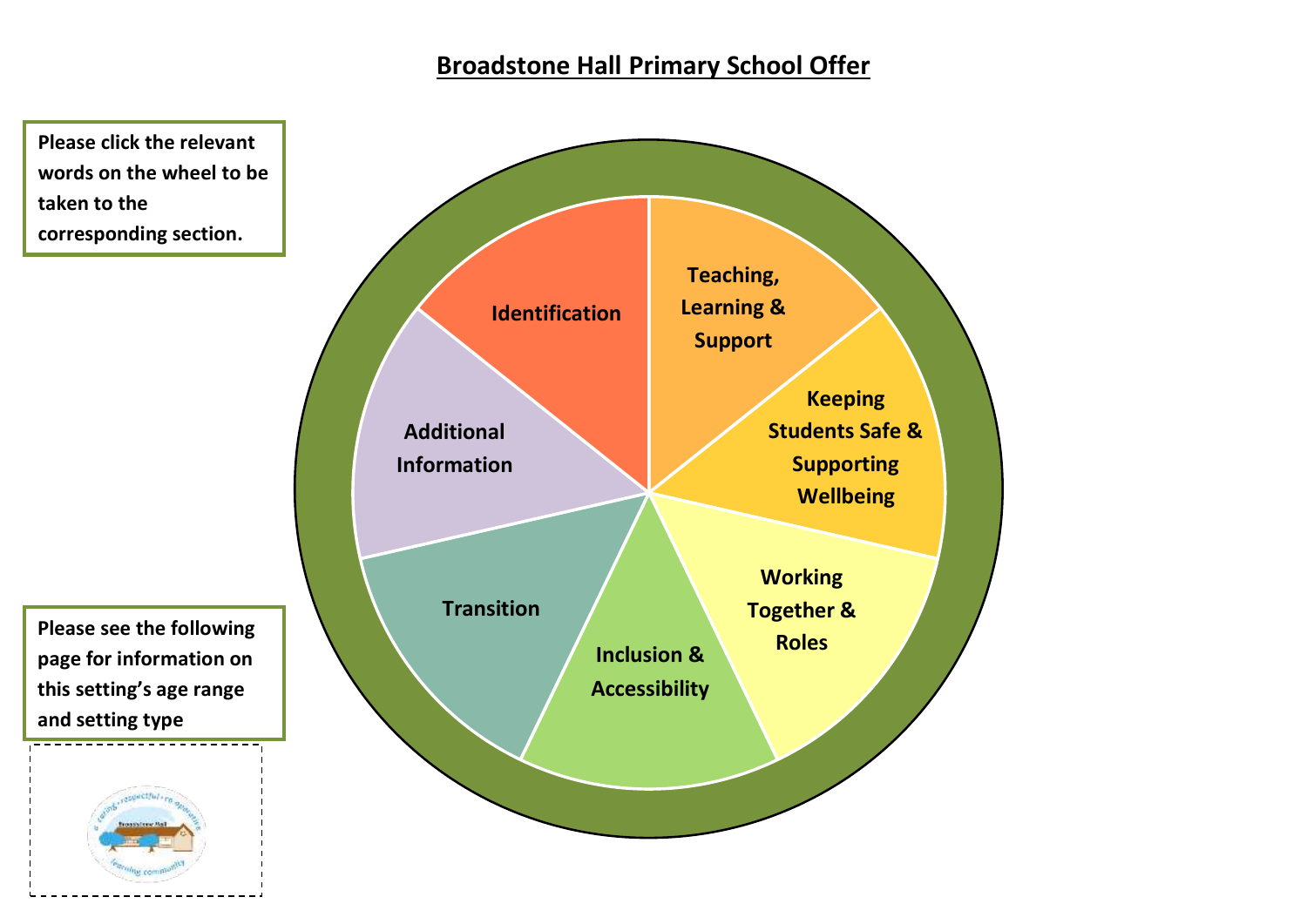# **Broadstone Hall Primary School Offer**

| Click here to return to the front page ----                           |                                                  |                                                                                                                                                                                                                                  |                                                                                           |                |                                                                            |  |  |
|-----------------------------------------------------------------------|--------------------------------------------------|----------------------------------------------------------------------------------------------------------------------------------------------------------------------------------------------------------------------------------|-------------------------------------------------------------------------------------------|----------------|----------------------------------------------------------------------------|--|--|
| <b>Name of Setting</b>                                                | <b>Broadstone Hall Primary School</b>            |                                                                                                                                                                                                                                  |                                                                                           |                |                                                                            |  |  |
| <b>Type of Setting</b><br>(tick all that apply)                       | $\nabla$ Mainstream<br>Early Years<br>Maintained | $\Box$ Resourced Provision<br>$\overline{\mathbf{v}}$ Primary<br>$\Box$ Academy<br>Independent/Non-Maintained/Private                                                                                                            | $\Box$ Special<br>$\Box$ Secondary<br>$\Box$ Free School<br>$\Box$ Other (Please Specify) | $\Box$ Post-16 | $\Box$ Post-18                                                             |  |  |
| <b>Specific Age range</b>                                             |                                                  |                                                                                                                                                                                                                                  |                                                                                           |                |                                                                            |  |  |
| <b>Number of places</b>                                               |                                                  |                                                                                                                                                                                                                                  |                                                                                           |                |                                                                            |  |  |
| Which types of special<br>educational need do<br>you cater for? (IRR) | ⊽                                                | We are an inclusive mainstream setting catering for<br>children and young people with a wide range of needs<br>who are able to demonstrate capacity for accessing the<br>mainstream curriculum with differentiation and support. |                                                                                           |                | $\Box$ We are an inclusive setting that offers a specialism/specialisms in |  |  |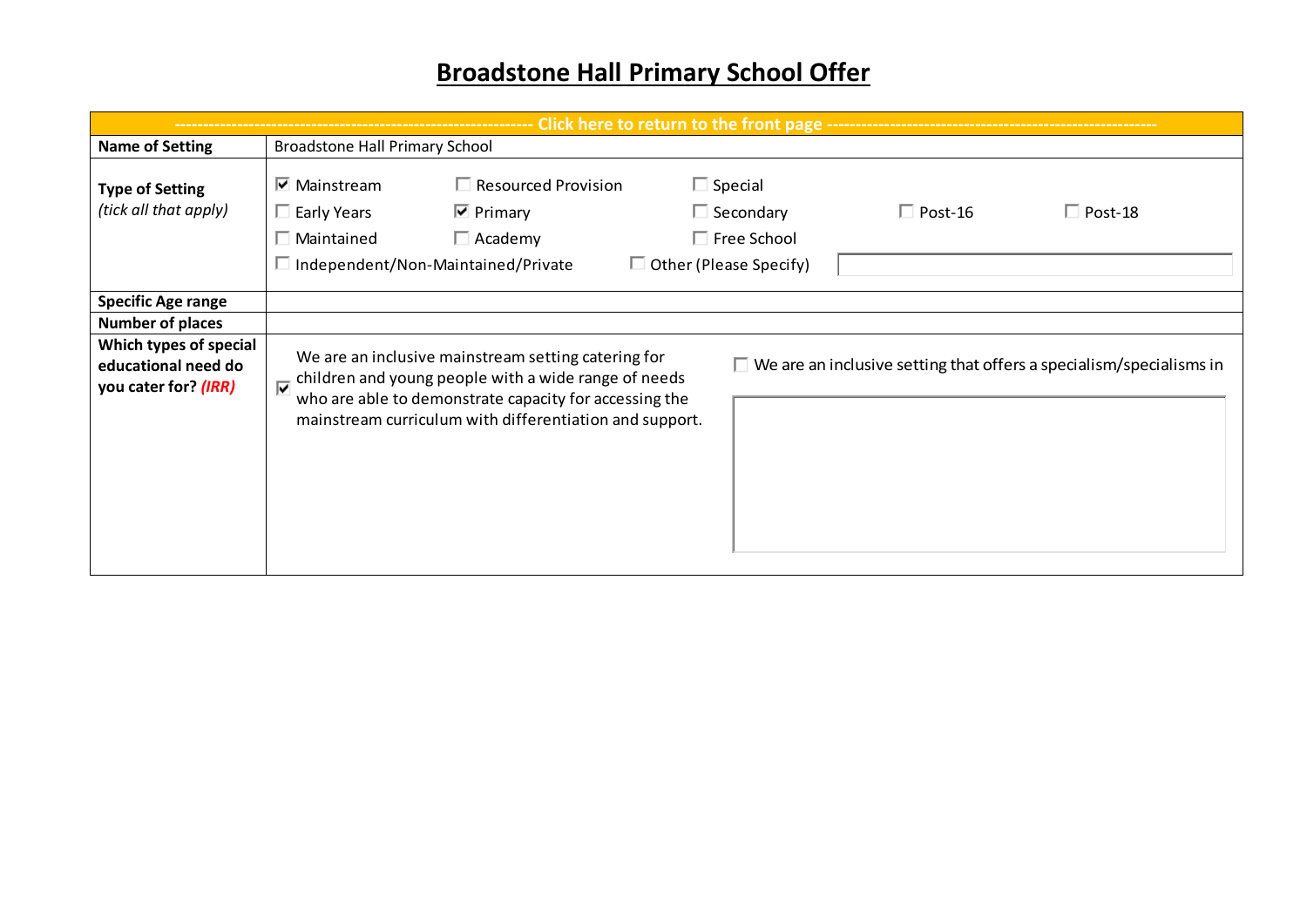

#### **Broadstone Hall School Offer (SEN)**

**At Broadstone Hall Primary School we strive to support all children to enable them to achieve at school. In order to do this many steps are taken to support them through their learning journey. Quality teaching is vital; however for some children there are occasions when further additional support may be needed to help them achieve their targets.**

### **Roles & Responsibilities of the special Needs Co-ordinator (SENCO).**

**Our SENCO is responsible for the operation of the Special Educational Needs Policy and co-ordination of specific provision made to support individual children with SEN. She liaises with staff to monitor the pupil's progress and together with other members of staff, plans further interventions where progress is slower than expected. She regularly has contact with a wide range of external agencies that are able to give more specialised advice.**

**If you have any concerns regarding SEN matters do not hesitate to contact her at**

[lauren.haynes@broadstonehall.stockport.sch.uk](mailto:lauren.haynes@broadstonehall.stockport.sch.uk)

**or**

**0161 432 1916**

### **Questions from the Parent/Carer's Point of View:**

**--------------------------------------------------------------- [Click here to return to the front page ----------------------------------------------------------](#page-0-0)**

#### <span id="page-2-0"></span>**Identification**

**How will you know if my child or young person needs extra help?** 

During the 1<sup>st</sup> half term (Autumn) teachers have a meeting with the SENDCo to discuss all children in their class. During this meeting, any concerns over a child's attainment, progress or other needs are raised by the class teacher. A discussion is held about what support can be put in place for this child and if it would be beneficial for the child to have a Support Plan.

At the end of each term the SENDCo looks at the data of each co-hort from pupil progress meetings and class tracking to see if there any children who are not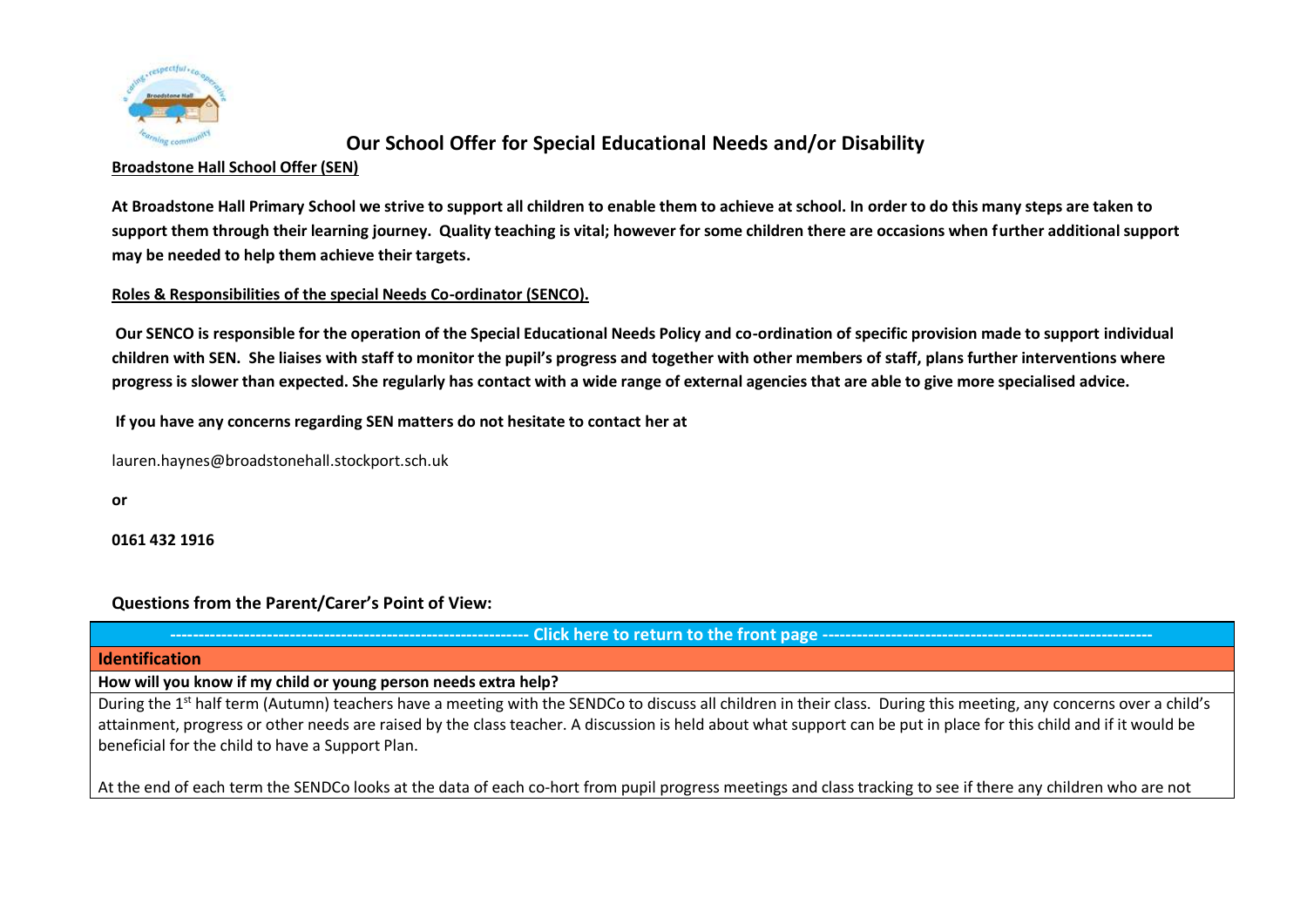

**-- Click here to return to the front page --**

#### **Identification**

making expecting progress. If children are identified a discussion takes place between the SENCo and class teacher about any factors which may be causing the lack of progress or if they need extra support.

### **What should I do if I think my child or young person needs extra help?**

If you have concerns that your child may have an additional need or are struggling to make progress, there are many ways you can inform school. Parents evenings give you the opportunity to express your concerns as well as hearing about how the school view your child's progress. The SENDCo welcomes parents to arrange a meeting any time on a Monday or Tuesday, or after school during the rest of the week.

### **Where can I find the setting/school's SEND policy and other related documents?**

*All of our policies can be found on our School Website*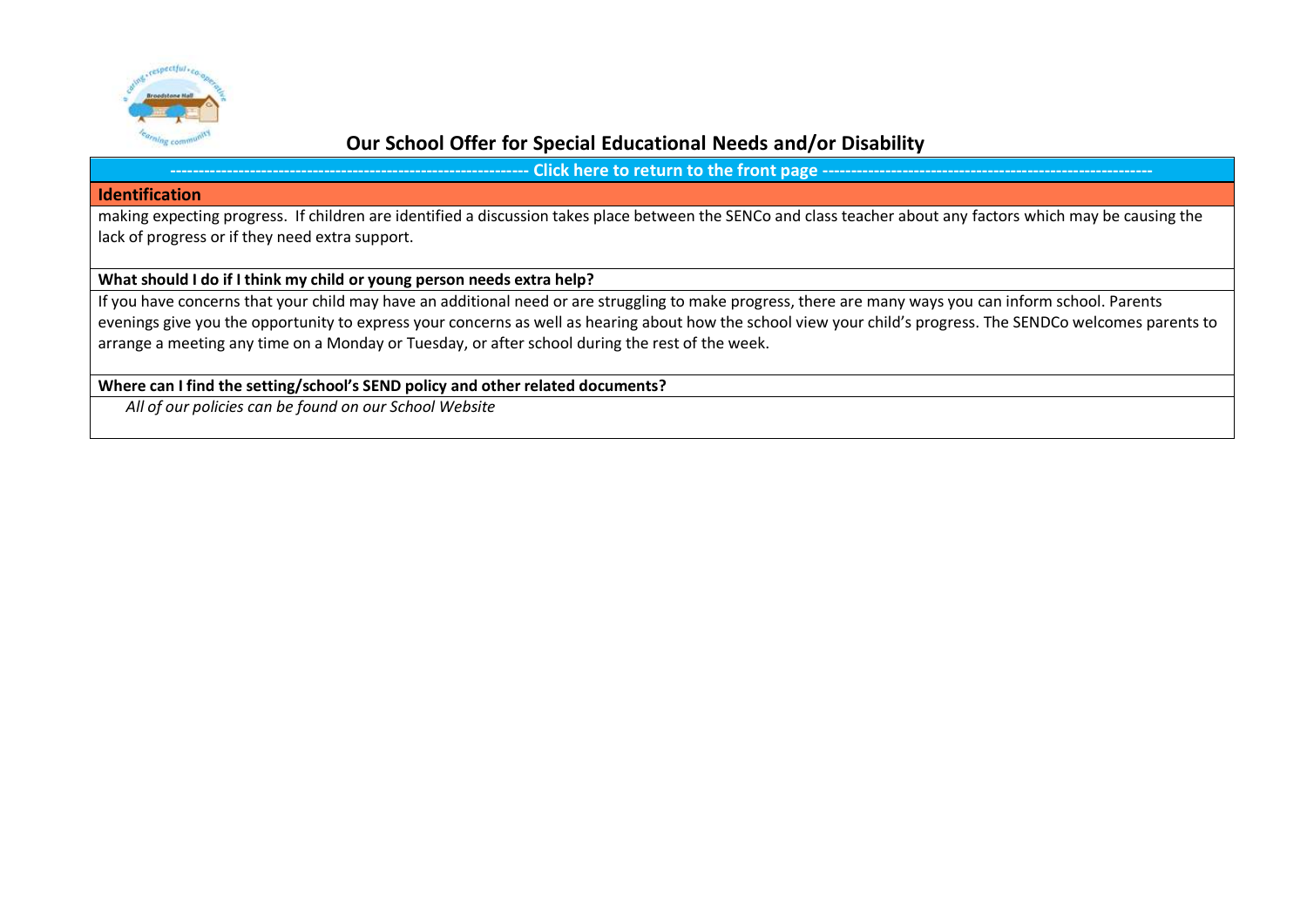

- Click here to return to the front page --------

#### <span id="page-4-0"></span>**Teaching, Learning and Support**

#### **2. How will your staff support my child/young person with SEND?**

Each pupil's education will be planned by the class teacher. It will be differentiated accordingly to suit the pupil's individual needs. This may include additional general support by the teacher or teaching assistant in class.

If a pupil has needs related to more specific areas of their education, such as spelling, handwriting, numeracy or literacy skills etc. then the pupil may be placed in a small intervention group. This will be run by a highly skilled teacher or teaching assistant. The length of time of the intervention varies depending on the specific programme being followed. The interventions will be regularly reviewed by all involved to ascertain the effectiveness of the provision and to inform future planning.

These interventions will be recorded on the intervention provision map (this is a record of the interventions, timings, cost and impact of the intervention) This is monitored regularly by the Deputy Head Teacher, Assistant Headteacher and SENDCo. If you have any queries related to the interventions please do not hesitate to contact the class teacher or SENCo.

Pupil Progress Meetings are held each term. This is a meeting where the class teacher meets with the Senior Leadership Team to discuss the progress of the pupils in their class. This shared discussion may highlight any potential problems in order for further support to be planned and any concerns about children who have been identified as having a special need

Occasionally a pupil may need more expert support from an outside agency such as the Children's Therapy Team (Speech and Language, Occupational Therapy etc), Learning Support Service, Educational Psychologist or Behaviour Support etc. A referral will be made, with your consent and forwarded to the most appropriate agency. After a series of assessments, a programme of support or advice is provided to the school and parents/carers.

- We are a very inclusive school.
- All pupils are given opportunities to learn in an inclusive manner.
- Provide good quality first class teaching which is differentiated to mee the needs of all our learners.
- Children with Special Educational Needs and Disability (SEND) benefit in class from small group or individual teaching, alternative forms of recording work, visual prompts etc.
- SEND staff and Teaching Staff have regular training in meeting the needs of all our learners.
- Team of high quality, experienced staff, deliver suggested activities from programmes under the supervision of the class teacher.
- Suggested activities to support children at home are explained to parents/ carers by the class teacher.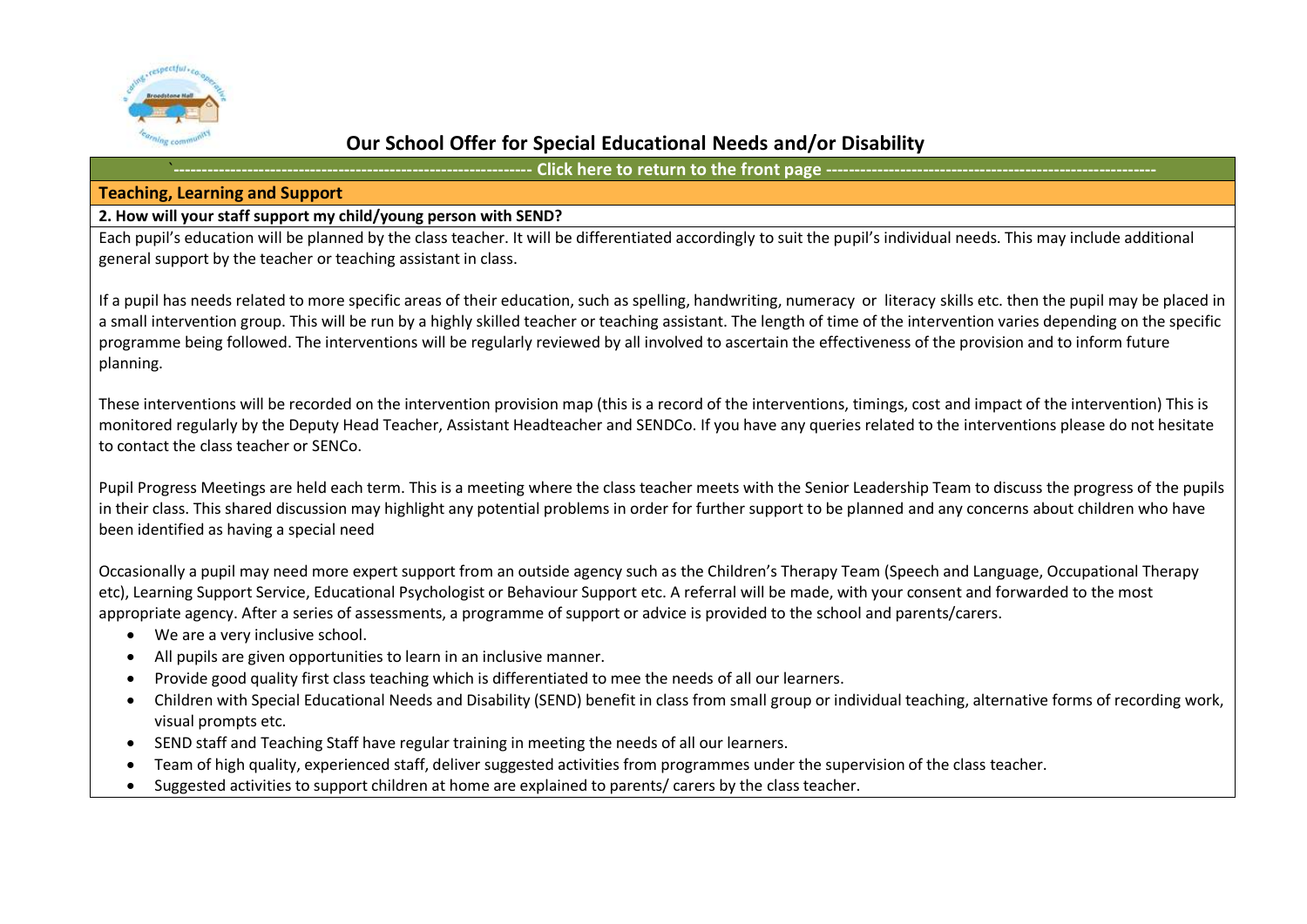

| <b>Teaching, Learning and Support</b>                                                                                                                                                                                                                                                                 |
|-------------------------------------------------------------------------------------------------------------------------------------------------------------------------------------------------------------------------------------------------------------------------------------------------------|
| Regular multi-agency meetings are held to discuss progress.                                                                                                                                                                                                                                           |
| SENDCO and SEND governor share information regularly.                                                                                                                                                                                                                                                 |
|                                                                                                                                                                                                                                                                                                       |
|                                                                                                                                                                                                                                                                                                       |
|                                                                                                                                                                                                                                                                                                       |
|                                                                                                                                                                                                                                                                                                       |
|                                                                                                                                                                                                                                                                                                       |
| How will the curriculum and learning environment be matched to my child or young person's needs? (IRR)                                                                                                                                                                                                |
| When a pupil has been identified with special needs their work will be differentiated by the class teacher to enable them to access the curriculum more easily.                                                                                                                                       |
| SEND Assistants may be allocated to work with the pupil in a small focus group to target more specific needs and carry out their SALT programme.                                                                                                                                                      |
| If a child has been identified as having a special need, they will be given a Support Plan. Targets will be set according to their area of need. These will be                                                                                                                                        |
| monitored regularly by the class teacher and by the SENCO twice a year. Support Plans will be discussed with parents at Parents' Evenings and a copy given to                                                                                                                                         |
| them. If appropriate specialist equipment may be given to the pupil e.g. writing slopes, concentration cushions, pen/pencils grips, coloured overlays, or easy<br>to use scissors.                                                                                                                    |
| All class teachers take responsibility for meeting the needs of all learners in their class by differentiating the learning<br>$\bullet$                                                                                                                                                              |
| Differentiate in a range of ways eg. activities provided with 3 levels of difficulty plus challenge activities for more able pupils, adult support, group work,<br>$\bullet$<br>practical resources, different questions, use of ICT                                                                  |
| Class teachers aware of child's areas of strengths and weaknesses, and cater for this through planning appropriate activities and providing suitable resources<br>$\bullet$<br>to support children eg. personalised spelling banks, visual supports, number lines, writing slopes, modified furniture |
| Independent, group, partner and whole class teaching and learning<br>$\bullet$                                                                                                                                                                                                                        |
| Wide variety of kinaesthetic, visual and auditory activities to support children's learning<br>$\bullet$                                                                                                                                                                                              |

- All children have a 1 page profile which summarises the child's strengths, what is important to them and how best to support them
- Encourage independence in all learners; this is promoted by ensuring that independent work tasks are matched as far as possible to the strengths of the learners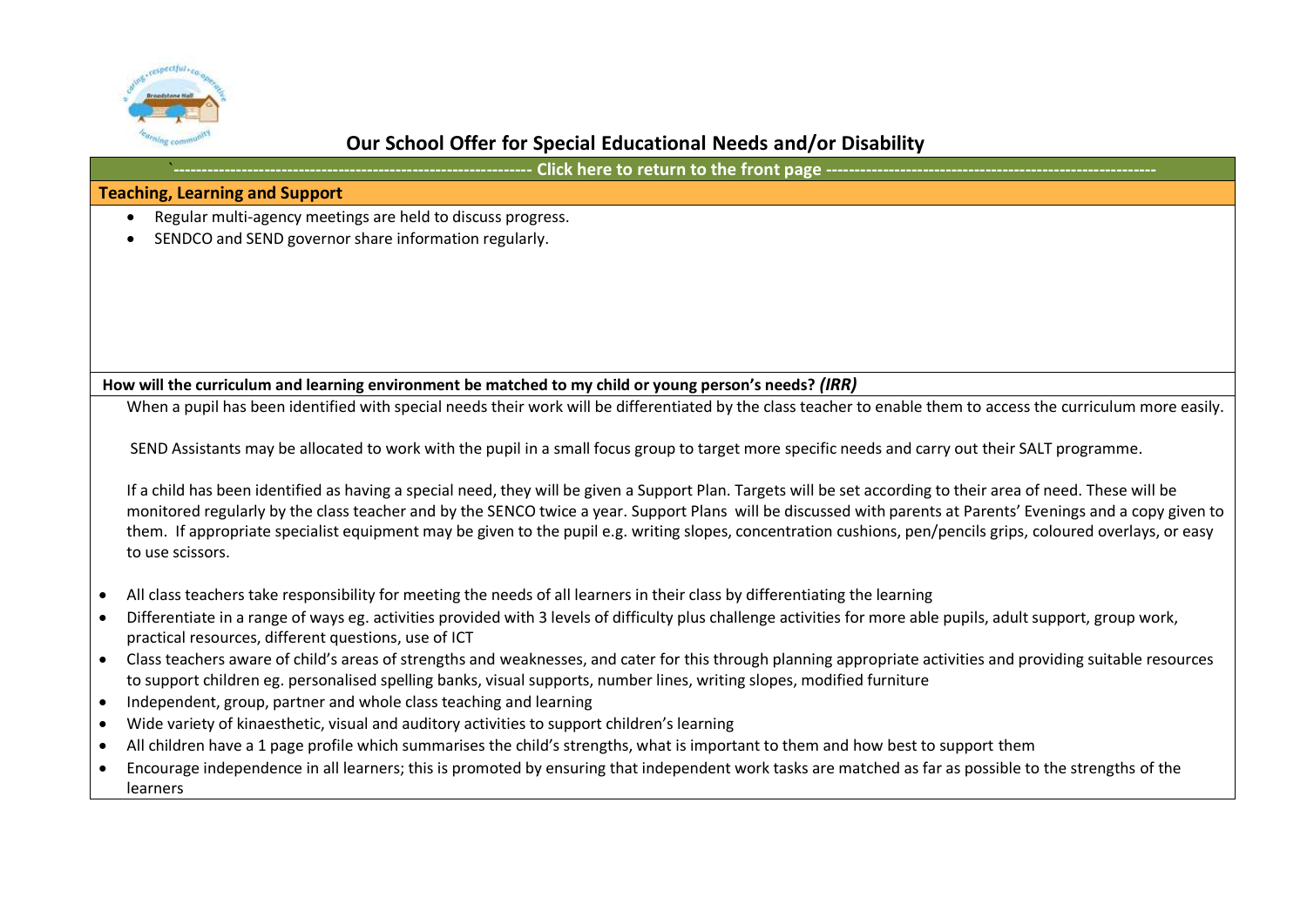

- Click here to return to the front page --

### **Teaching, Learning and Support**

- For those learners who require a more specialist approach to learning, class teachers are encouraged to discuss approaches to differentiation with specialist staff, for example the SENDCO or the Learning Support Teacher
- Personalised timetable (if required) that incorporates variety of individual programmes in addition to classroom activities Class Provision Maps detailing how support is used in class, who for and how frequently

**How is the decision made about what type and how much support my child or young person will receive? Who will make the decision and on what basis?**

*The SENDCO, deputy head teacher and assistant head teacher analyse the data to see which intervention, if appropriate, is suited to each child. The amount of support children get will be decided by the SENDCO with agreement with members of the senior leadership team. Parents will be informed of how their children are being supported, for how long and who will be delivering this support. If your child has an EHCP those hours will be devised for the support they require by the SENDCO and the Deputy Head Teacher to suit the individual needs*

- **When children's needs are initially identified a discussion takes place between professionals and parents/ carers. Targets are discussed and the support the child needs to meet these outcomes will be agreed**
- **School staff are usually best placed to advise on the nature of the support / provision needed, but occasionally the school seeks the support of other agencies to advise on this**
- **Parents/ carers are fully involved in decisions about support and provision that is additional to that received by the majority of children**
- **If there are differences of opinion about the nature of support required the advice of external agencies (Parent Partnership) may be sought to support the decision making process**
- **Parents/ carers and professionals involved in the child's learning will be invited to review meetings. Progress towards targets and next steps are shared and the impact of extra support/intervention is evaluated.**

**How will you and I know how my child or young person is doing and how will you help me to support their learning?** 

You will be able to discuss your child's progress at Parents' Evenings.

Your child's class teacher will be available at the end of each day if you wish to raise a concern. Appointments can be made to speak in more detail to the class teacher or SENDCo by visiting the school office or arranging with the class teacher at the end of the day.

Your child's class teacher will be able to offer you guidance on how best to support your child at home. You will be given a copy of their support plan so you know what targets your child is working towards whilst expressing and writing your parent voice on each evaluation of the plan. Pupil voice is also noted on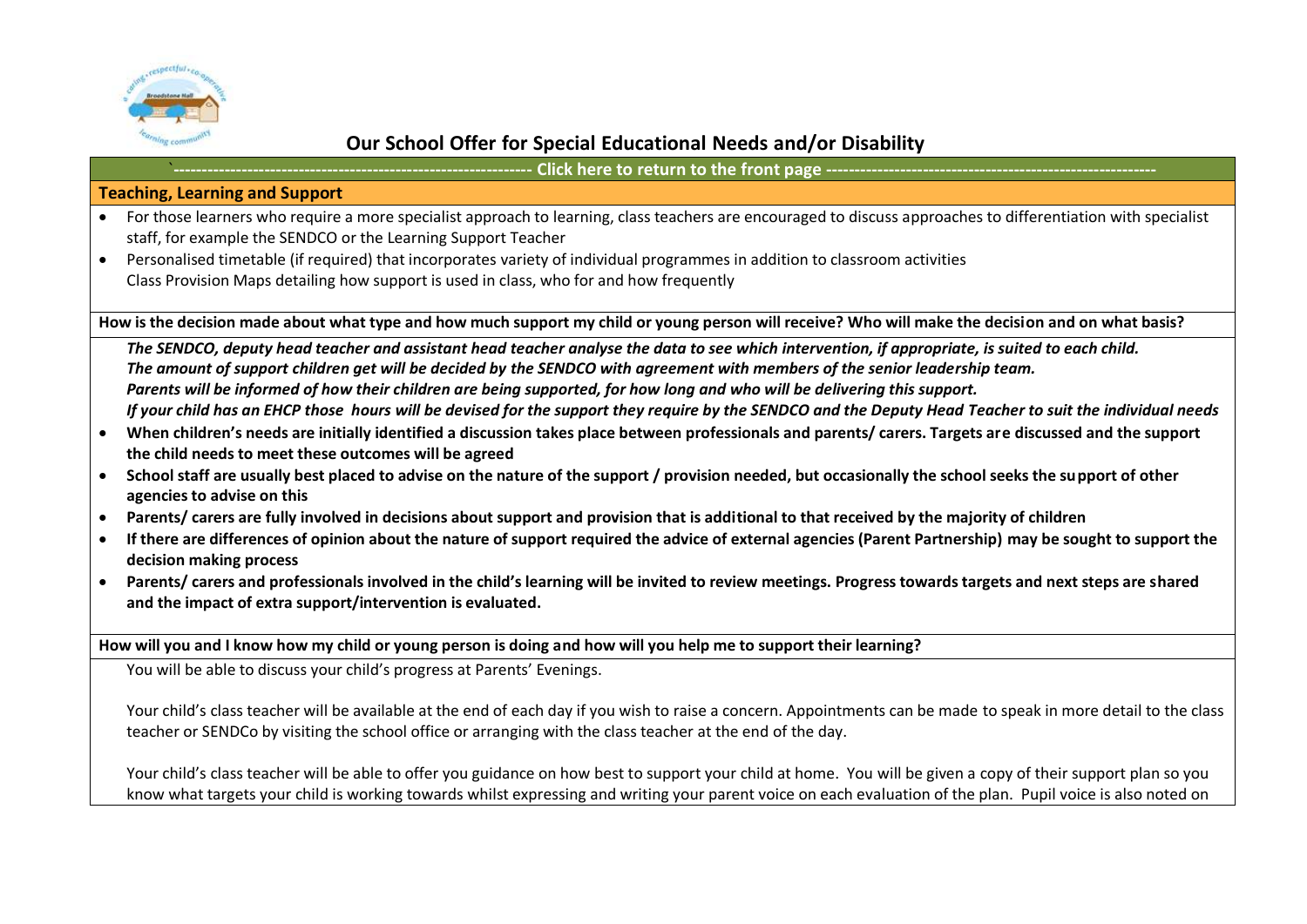

**-- Click here to return to the front page ---**

### **Teaching, Learning and Support**

the plan. The SENDCo is also available to offer advice on how to support your child as are any outside agencies your child may be working with.

Children who are receiving support from outside agencies will have two progress meetings led by the SENCO and all agencies who are involved with the child are invited along with the parents.

Parents may be invited to meetings with outside agencies to discuss a referral, progress and next steps.

The SENDCo will liaise with parents throughout the terms in school.

**How does the setting, school or college consult with and involve children and young people with SEND in planning and reviewing their education?**

 Children take an active part in their target setting. Their targets are shared with them regularly and they are asked to comment on their progress when their support plan is reviewed.

**How does the setting/school/college assess and evaluate the effectiveness and sufficiency of its arrangements and provision for children and young people with SEND?**

The arrangements and provision for children with SEN are reviewed and monitored on a half termly basis. Progress is measured by data entered by the class teachers termly and progress towards their targets on their support plans are reviewed on an informal basis regularly and formally three times a year. Any changes to your child's support, provision or support plan will be communicated to you before any changes occur.

- The school's SENDCO, along with members of the leadership team undertake regular monitoring of pupil progress and of the effectiveness of provision.
- The school works closely with other local schools which enables opportunities for shared monitoring and provides support in undertaking rigorous monitoring. The success of intervention programmes in school is monitored carefully to ensure they provide high quality outcomes and remain good value for money.
- The individual opinions of pupils, parents/ carers and staff regarding the effectiveness of support are sought through questionnaires and collated to inform decisions about future provision.

**--------------------------------------------------------------- [Click here to return to the front page ----------------------------------------------------------](#page-0-0)**

<span id="page-7-0"></span>**Keeping Students Safe and Supporting Their Wellbeing**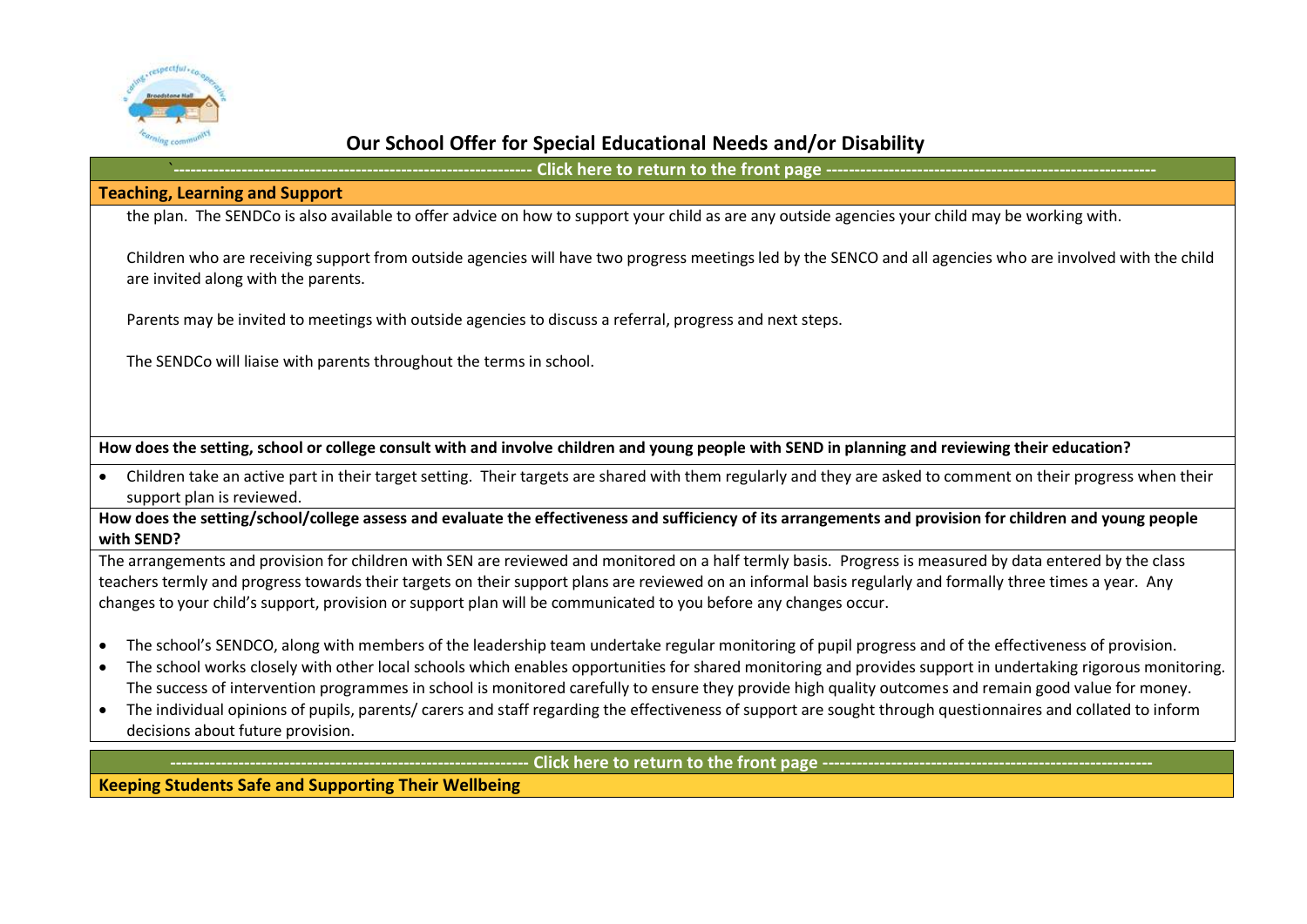

**--------------------------------------------------------------- [Click here to return to the front page ----------------------------------------------------------](#page-0-0)**

#### **Keeping Students Safe and Supporting Their Wellbeing**

### **How do you ensure that my child or young person stays safe outside of the classroom?**

Pupil safety is our number one priority. Each child's needs are assessed on an individual basis to see if they may need support outside the classroom. If they do this may include:

- A known member of staff to meet and greet at the start of the day
- Support at Lunchtime
- Extra support from our Family Liaison Officer
- Support from the Sports coaches to encourage participation in activities at lunch time
- Extra support on trips
- Support in the dining room

The school offers a wide variety of pastoral support for pupils who are encountering emotional difficulties. These include:

- All staff are Restorative Approach trained which helps children deal with conflicts and empowers all involved in an incident, to discuss what happened and how they feel thoroughly.
- Social Skill groups run after school. Class teachers are asked to refer children who they feel will benefit from these.
- Children who find lunch times challenging are identified and all lunch time staff and sports coaches are made aware of them. Some children are encouraged to play organised sports during this time to support their needs.
- Where risks are identified measures are taken to limit these, for example supervising a child more closely during the handover between class teacher and parent/ carer at the start and end of the day
- Where necessary individual support is allocated for children at breaks, lunchtimes and during other activities such as outdoor games and on school trips

For some pupils a risk assessment is undertaken and personalised procedures are in place which are shared with parents/ carers, and reviewed regularly by the class teacher and SENDCO.

**What pastoral support is available to support my child or young person's overall well-being? How will the setting, school or college manage my child or young person's medicine or personal care needs?**

Our Family Support Worker is on hand to support the pastoral needs of all children including those with SEND.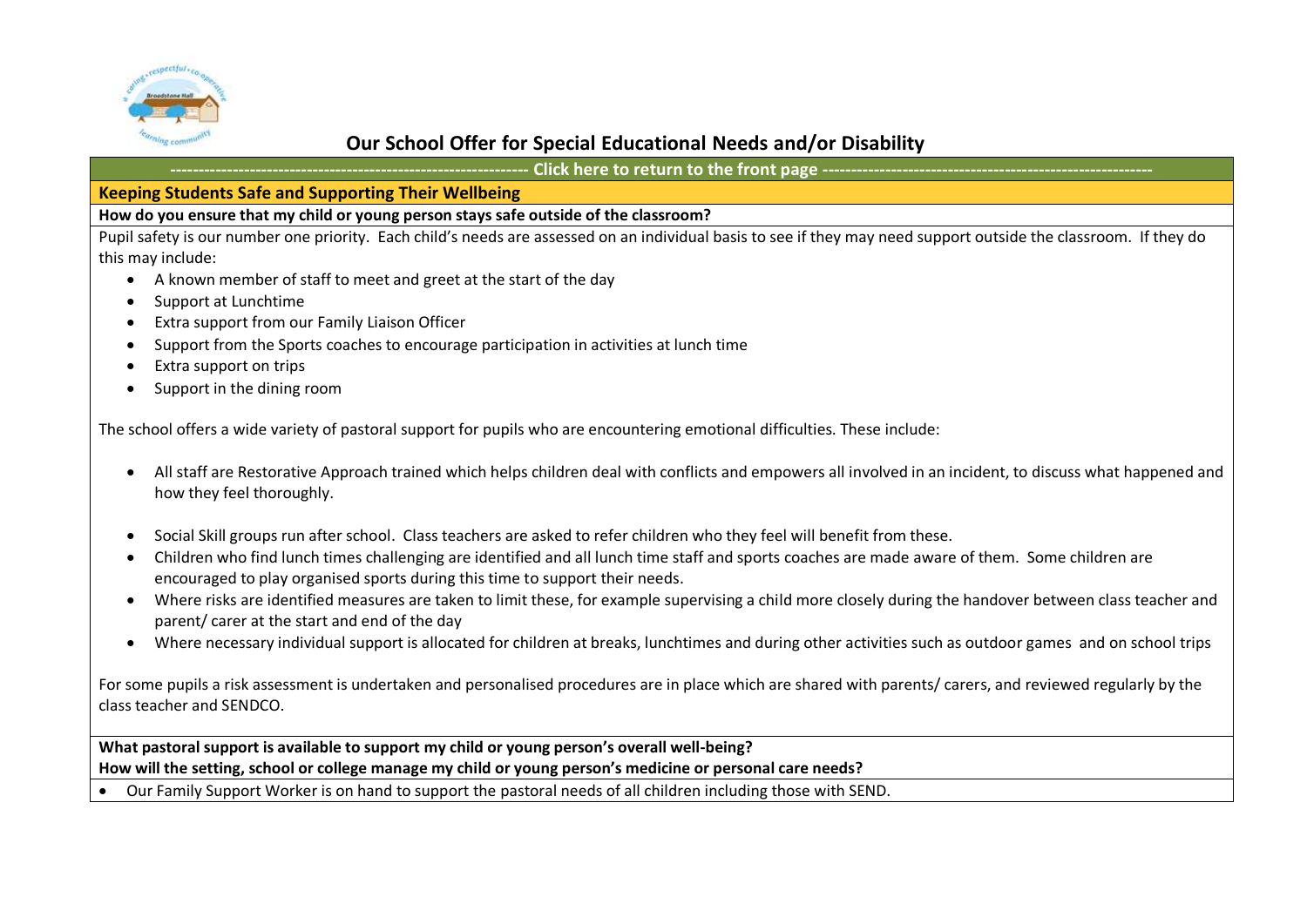

**--------------------------------------------------------------- [Click here to return to the front page ----------------------------------------------------------](#page-0-0)**

### **Keeping Students Safe and Supporting Their Wellbeing**

- Support is available to encourage positive friendships in many ways including Circle Time in class, activities set up at lunch time and Social Skills groups which take place in the afternoon.
- We are aware that some children with SEND also have medical or personal care needs which require attention during the school day, including the administration of medication
- Wherever possible medication is administered by parents or carers. Otherwise medication is given by trained first aiders.
- All staff have annual medical needs training in key medical conditions eg. asthma, diabetes, epilepsy
- In any case of medical emergency all staff are trained to phone 999
- Children who require rescue medication eg. Epi-pen, Insulin are given this as required by trained staff, following signed parental consent
- Medication is kept securely and is administered by trained staff
- We work closely with our school nurse and other health professionals who advise and contribute to individual plans
- Parents/ carers are encouraged to provide up-to-date information regarding their child's medical needs and are involved in writing plans
- Children's Individual Health plans are accessed by all staff from designated area in staff room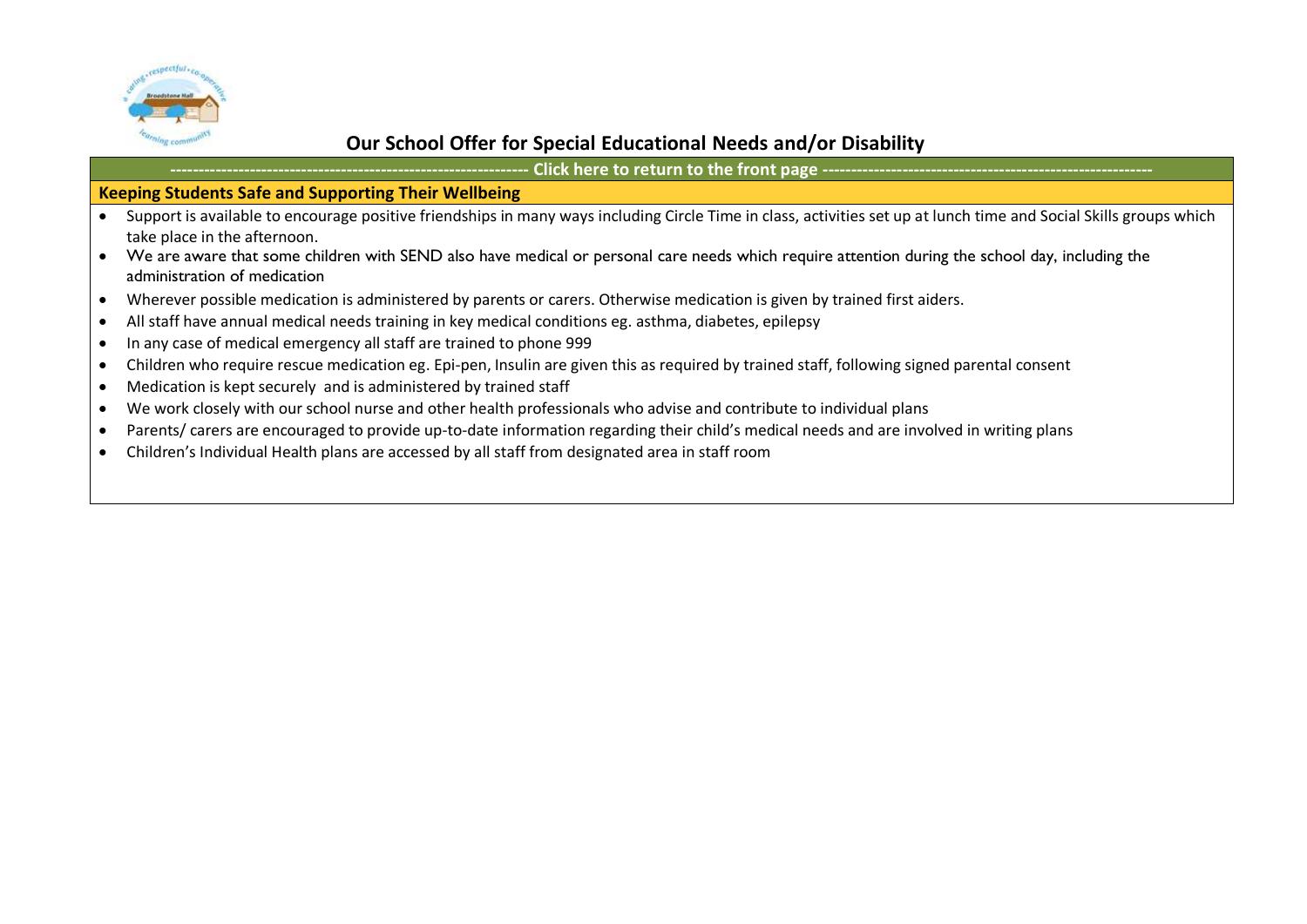

**- Click here to return to the front page --**

#### <span id="page-10-0"></span>**Working Together & Roles**

#### **What is the role of my child or young person's class teacher?**

- The class teacher has the overall responsibility for pupil's learning and their day to day well- being in school
- They are the first port of call for pupils and parents/ carers

Class teachers are expected to plan and deliver appropriate learning opportunities for all pupils, and to ensure that any resources in place to support pupil learning are used efficiently (e.g. additional adults, physical prompts, interventions).

If a child has been identified as having a special need, a support plan will be produced. Targets will be set according to their area of need. These will be monitored regularly by the class teacher, and by the SENCO twice a year. IEPs will be discussed with parents at Parents' Evenings and a copy given to them. If appropriate specialist equipment may be given to the pupil e.g. writing slopes, concentration cushions, pen/pencils grips, coloured overlays, or easy to use scissors.

#### **Who else has a role in my child or young person's education?**

The Head Teacher oversees the running of the school, ensuring that all elements of a pupil's education are in place.

- The school SENDCO has responsibility for co-ordinating the provision for pupils with SEND. She may work individually with pupils, or carry out assessments where required, and will usually host formal meeting such as annual reviews.
- There are also a number of support staff working in school. Many of these are highly skilled and experienced. Some of these staff run intervention programmes under the guidance of the teaching staff; others work in classrooms supporting pupils in small groups or on a 1:1 basis.

As well as your child's class teacher. Your child may receive support from

- TA's (in class or within an intervention group)
- SEND Support staff
- Midday assistants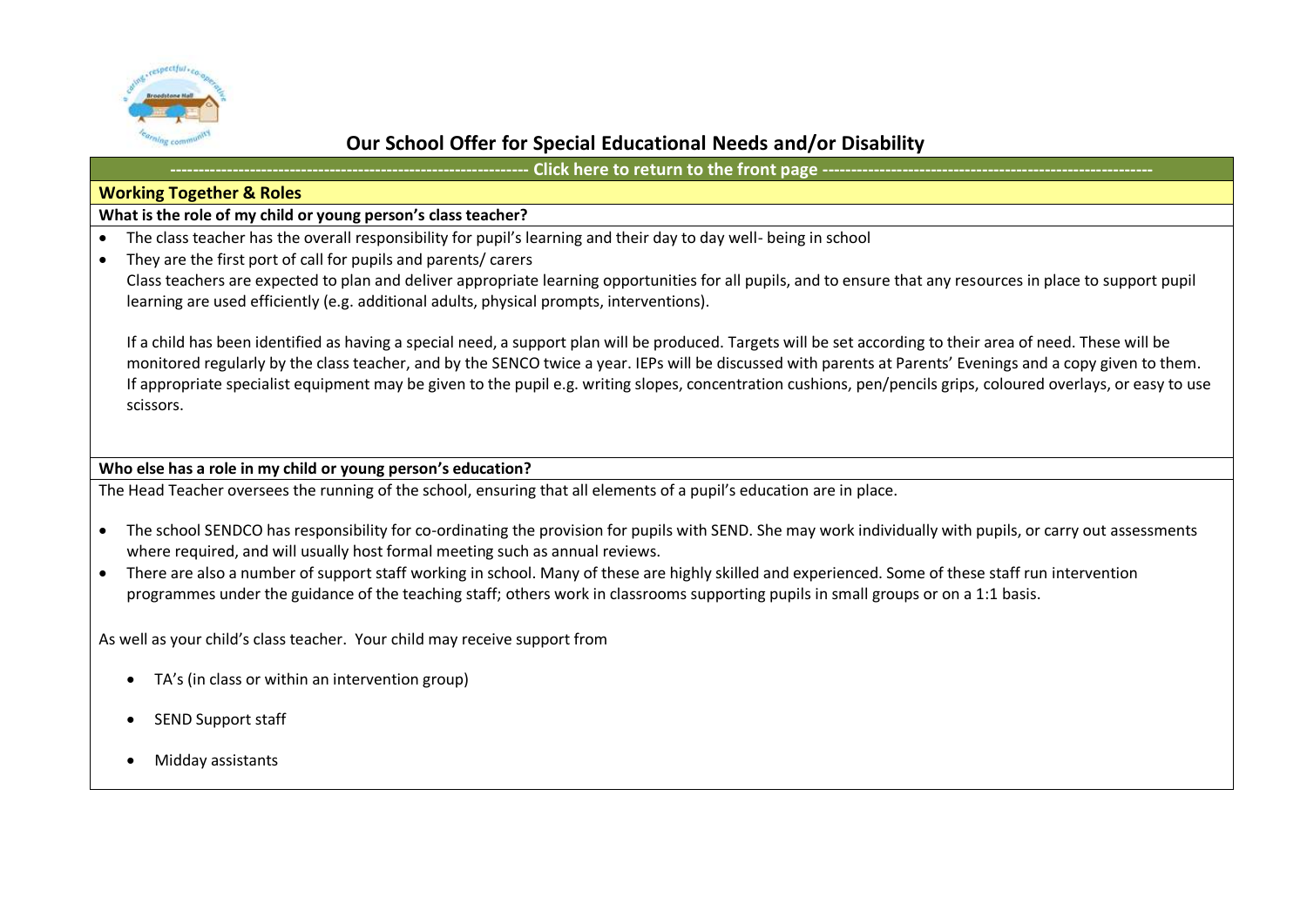

**--------------------------------------------------------------- [Click here to return to the front page ----------------------------------------------------------](#page-0-0)**

### **Working Together & Roles**

- Sports coaches
- Louise Whitlow (Family Support Worker)
- Lauren Haynes/Nicola Clifford (SENDCO)

At times it may be necessary to consult with outside agencies for advice or specialised teaching

The agencies used by the school include:

- *Autism Spectrum Disorder Partnership*
- *Learning Support Service*
- *Educational Psychologist*
- *CAMHS (Child & Adolescent Mental Health Service)*
- *Young People Workers ( previously known as Educational Welfare Officers)*
- *Sensory Support Service (to support pupils with hearing/visual Impairment)*
- *Inclusion Team*
- *Social Services*
- *Behaviour Support Service*
- *Primary Jigsaw*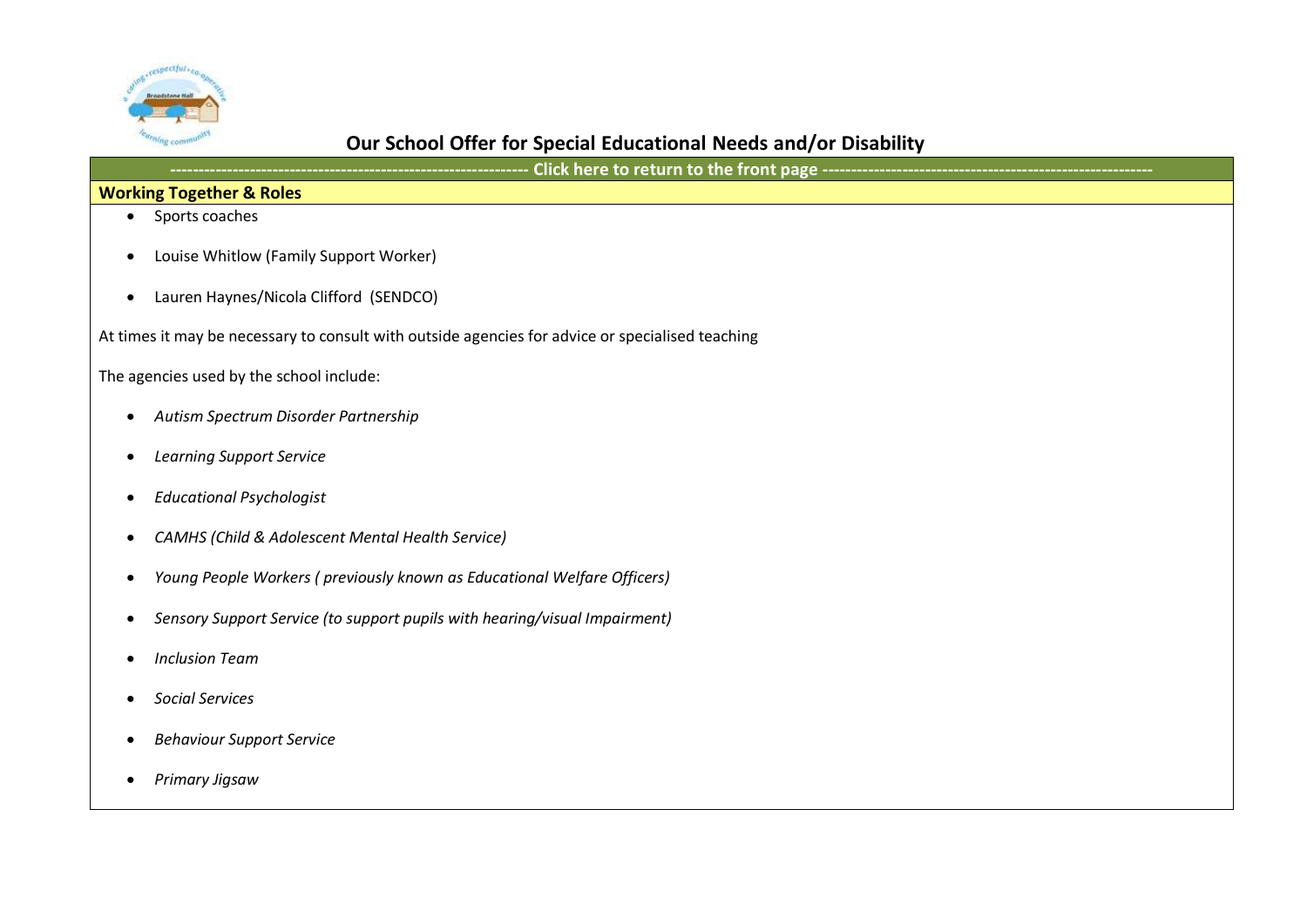

**- Click here to return to the front page --**

### **Working Together & Roles**

- *Children's Therapy Team (Speech & Language/Occupational Therapy)*
- *School Nurse*

An Educational Psychologist is allocated to each school. She would normally only work directly with pupils who needs are felt to be quite considerable and have not responded well to the interventions previously put in place for them. This involvement is generally planned at Multi Agency Planning meeting in Septembers but referrals can be made at any time throughout the year.ls. The aim of her involvement is to gain an understanding of and try to resolve a pupil's difficulties In order to help understand the pupil's educational needs better. The psychologist will generally meet with the parent and give feedback after the assessment has been completed. She will offer advice to the school and parent/carers on how to best support the pupil in order to take their learning forward.

### **How does the setting, school or college ensure that information about a child's SEND or EHC plan is shared and understood by teachers and all relevant staff who come into contact with that child?**

- When a child receives an EHC plan a meeting is set up with all the professional who are working with the child, the parents and the class teacher. This meeting is to ensure everyone is aware of the needs of the child and how best to support them in school. The same will happen if a child enters school with and EHCP already in place.
- For children who have not got an EHCP but are on our SEND register a meeting takes place with the SENDCO and each class teacher to discuss the child's needs and provision. This is done informally prior to the child going in to the class and then a formal meeting at the end of the first half term to give the teacher chance to get to know the child.
- Our SENDCO shares information about a child's SEND or EHC plan with class teachers regularly.
- Class teachers share this information with relevant teaching assistants and support staff and ensure that this is fed into their planning/ provision.
- SENDCO has meetings with, and offers training to, support staff as appropriate and check provision is in place.
- Information about SEND needs of pupils are detailed in pupil's 1 page profiles which all relevant staff have access to.

### **What expertise is available in the setting, school or college in relation to SEND?**

Lots of members of staff have received training related to SEND.

These have included sessions on: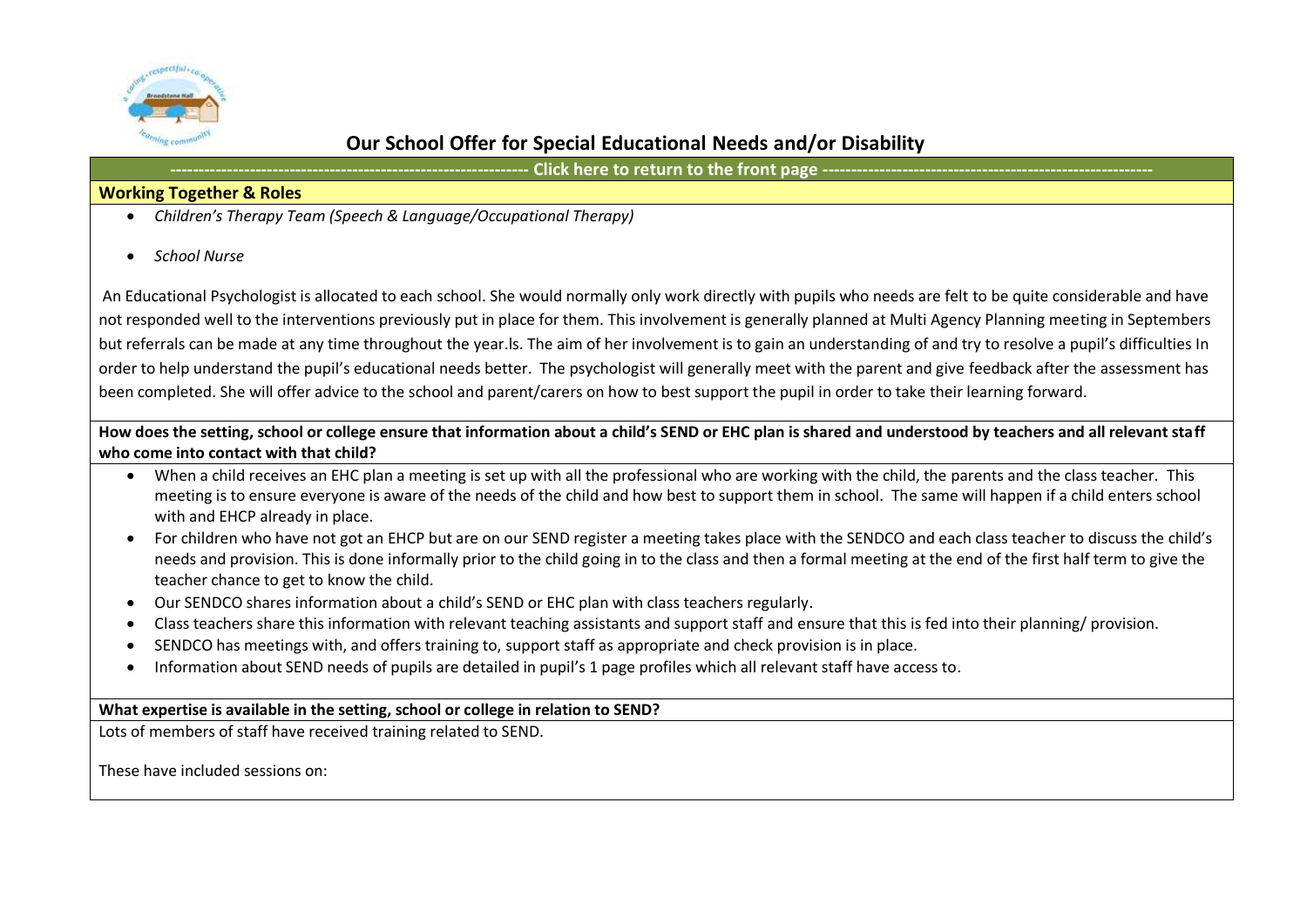

|--|--|--|

### **Working Together & Roles**

- *How to support pupils with Attachment disorder*
- *How to support pupils with social and emotional needs.*
- *How to support pupils with speech and language difficulties.*
- *How to support pupils with physical and co-ordination needs.*
- *How to support children with complex needs in the classroom*
- *How to support children with Dyselxia*
- *Training on specific interventions*
- *Team Teach training*

Mrs Haynes has gained the qualification 'National Award for Special Educational Needs Co-ordination' and is also a Multi- Sensory Impaired Teacher.

More training is currently being planned in for this academic year which include

- *More staff going on the complex needs course, Global Developmental Delay, Motor Skills United.*
- *Staff Training on the new SEN Code of Practise and the role of the class teacher.*
- *Regular Team Teach updates.*
- *Makaton*
- All school staff have good awareness of SEND through regular staff meetings and training eg. ADHD etc.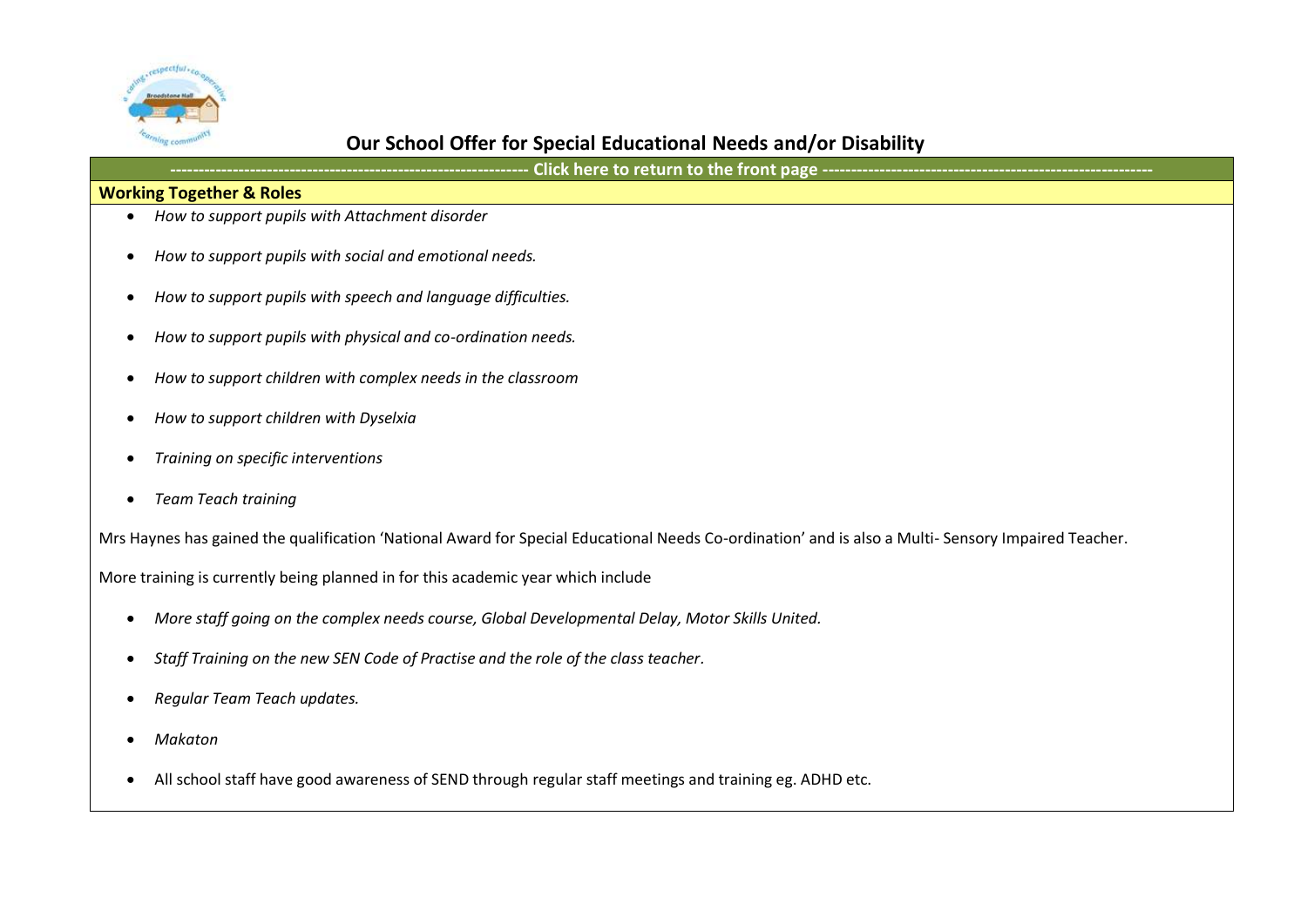

**- Click here to return to the front page --**

### **Working Together & Roles**

We regularly provide opportunities for staff to share their expertise with others

#### **Who would be my first point of contact if I want to discuss something?**

 Your child's class teacher would be your first point of contact. The class teacher will pass on any information to the SENDCO and seek advice if necessary. They may direct you to the SENDCO if they feel necessary.

#### **Who is the SEND Coordinator and how can I contact them?**

 Our SEND Coordinator is Mrs Haynes. You can contact her via the school telephone number. 0161 432 1916 She will be temporarily replaced by Mrs Clifford, when she is on materanity leave from November 2018

#### **What roles do have your governors have? And what does the SEND governor do?**

The SEND governor liaises frequently with the SEND coordinator and attends all governing body meetings. Our SEND Governor is Mrs Davies.

#### **What help and support is available for the family through the setting, school or college?**

- We offer a wide range of support for parents including helping to fill in SEND paperwork. Parents are encouraged to ask for any type of help they feel they need. This support will usually be given by the SENDCO or the Family Support Worker.
- We recognise that there can be a huge amount of paperwork as a parent/ carer of a child with SEND. The school office and SENDCO provide support to parents as required. This might be completing forms with parents/ carers, or signposting them to agencies who can help further eg. Parent Partnership
- Information about parent support and advice is regularly given
- Our school website provides clear links to relevant information and Stockport's Local Offer.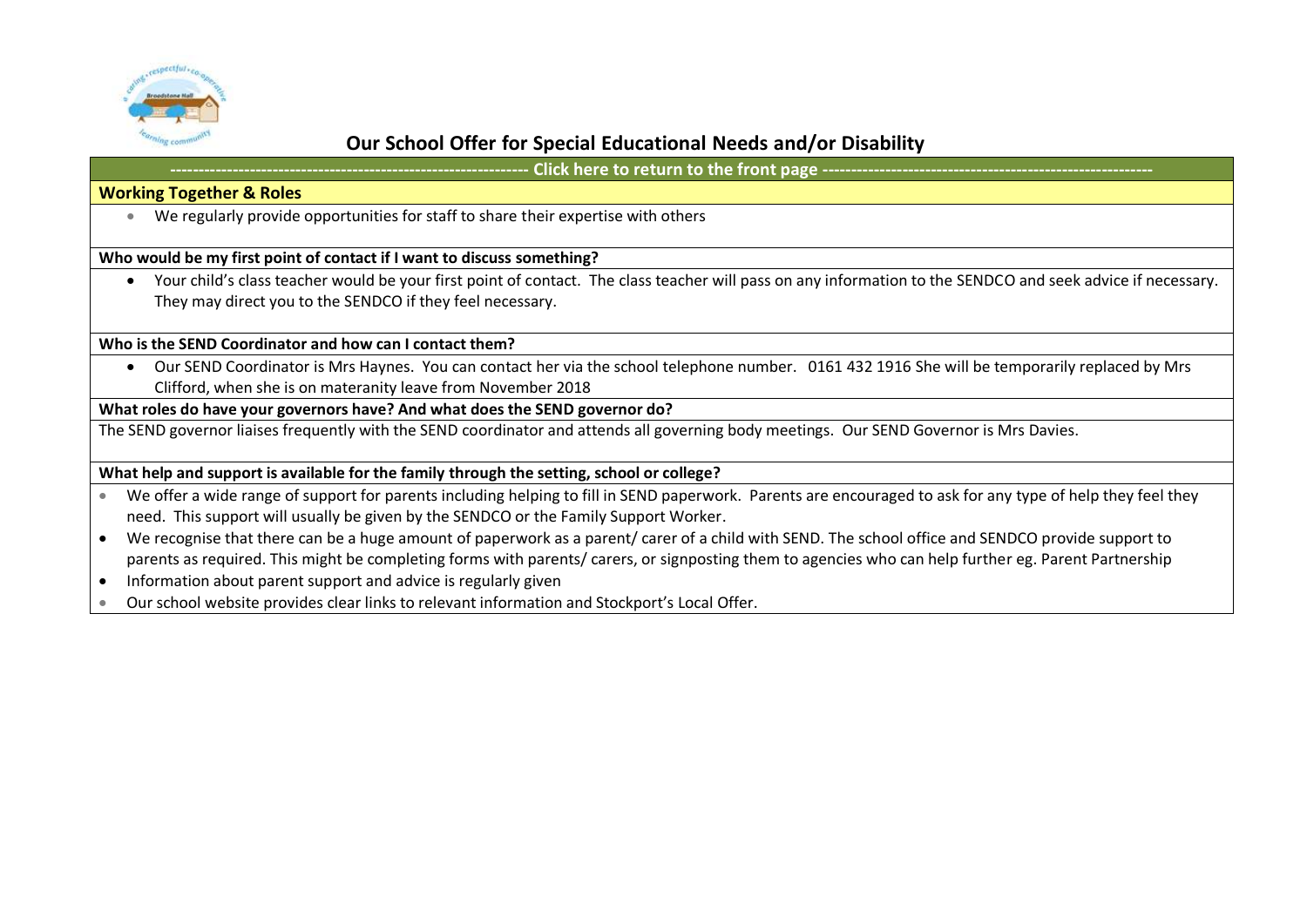

<span id="page-15-0"></span>

| --------------- Click here to return to the front page --------------                                                                           |  |  |  |  |  |  |
|-------------------------------------------------------------------------------------------------------------------------------------------------|--|--|--|--|--|--|
| <b>Inclusion &amp; Accessibility</b>                                                                                                            |  |  |  |  |  |  |
| How will my child or young person be included in activities outside the classroom, including trips?                                             |  |  |  |  |  |  |
| Activities and school trips are available to all.                                                                                               |  |  |  |  |  |  |
| Risk assessments are carried out and support put in place to enable all children to participate.                                                |  |  |  |  |  |  |
| If it is deemed that an intensive level of 1:1 support is required a parent or carer may be asked to accompany their child during the activity. |  |  |  |  |  |  |
| We offer a wide variety of after school and lunch time clubs. Details of these can be found at                                                  |  |  |  |  |  |  |
| http://moodle.broadstonehall.stockport.sch.uk/mod/resource/view.php?id=928                                                                      |  |  |  |  |  |  |
| How accessible is the setting/school/college environment?                                                                                       |  |  |  |  |  |  |
| Is the building fully wheelchair accessible? $\Box$                                                                                             |  |  |  |  |  |  |
| Details (if required)<br>No. The dining room is not accessible for wheelchair users                                                             |  |  |  |  |  |  |
| Are disabled changing and toilet facilities available? Ø                                                                                        |  |  |  |  |  |  |
| Details (if required)                                                                                                                           |  |  |  |  |  |  |
| Do you have parking areas for pick up and drop offs? <b>■</b>                                                                                   |  |  |  |  |  |  |
| Details (if required)                                                                                                                           |  |  |  |  |  |  |
| Do you have disabled parking spaces for students (post-16 settings)? $\square$                                                                  |  |  |  |  |  |  |
| Details (if required)                                                                                                                           |  |  |  |  |  |  |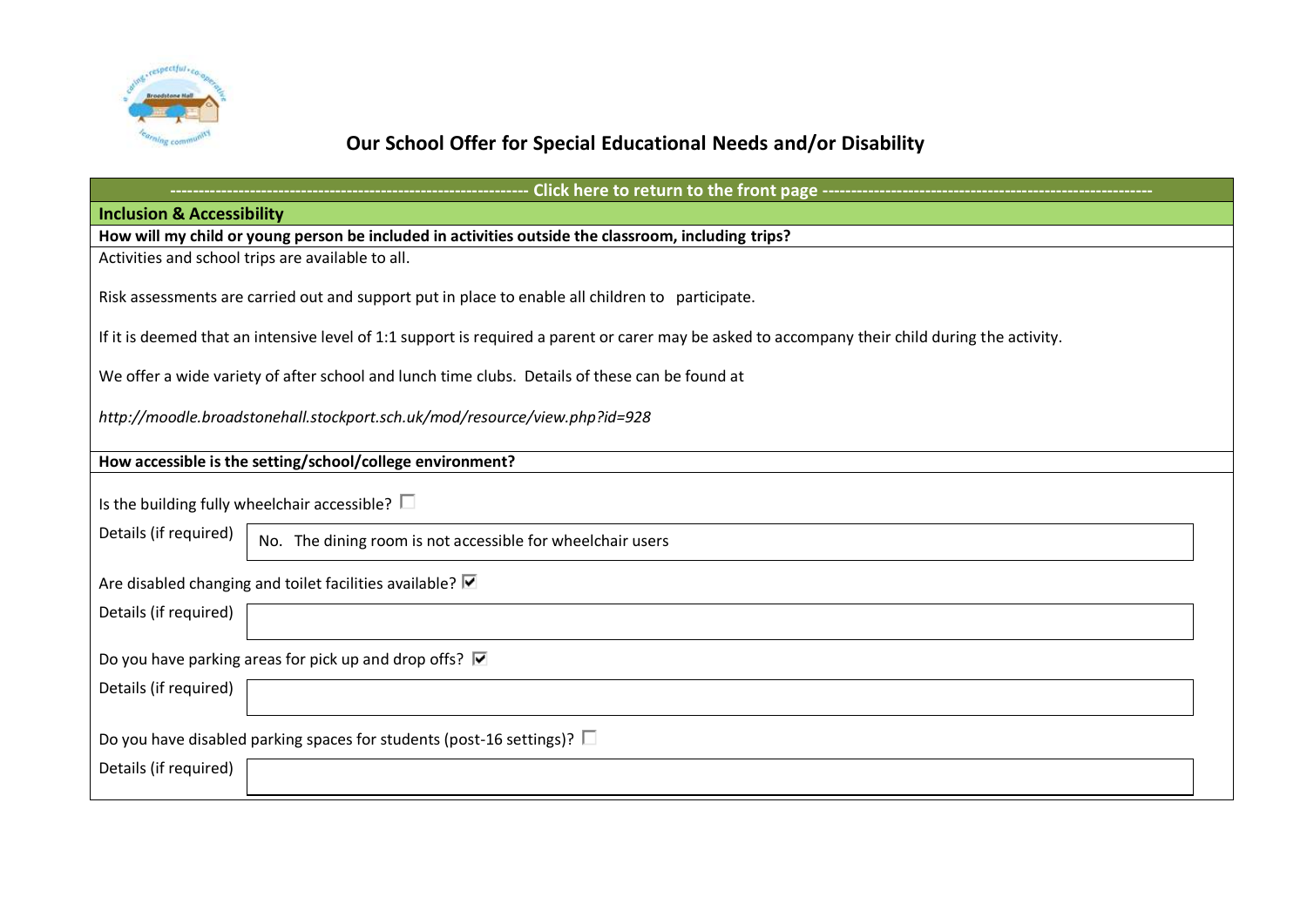

**- Click here to return to the front page ----**

### **Inclusion & Accessibility**

## <span id="page-16-0"></span>**Click here to return to the front page -Transition Who should I contact about my child/young person joining your setting, school or college?** *(IRR)* Please contact Stockport Authority regarding admissions - more information can be found here **[http://www.stockport.gov.uk/services/education/educationtrainingandemployment/schooladmissions/applyingforaplace/primaryadmissions/primaryaddmispoliciesexplai](http://www.stockport.gov.uk/services/education/educationtrainingandemployment/schooladmissions/applyingforaplace/primaryadmissions/primaryaddmispoliciesexplained/) [ned/](http://www.stockport.gov.uk/services/education/educationtrainingandemployment/schooladmissions/applyingforaplace/primaryadmissions/primaryaddmispoliciesexplained/)** We follow Stockport Council's admission policy For further details contact the school office who will be happy to help 0161 432 6809 For information about entry please contact Stockport Council School Admissions http://www.stockport.gov.uk/services/education/educationtrainingandemployment/schooladmissions/applyingforaplace/ **How can parents arrange a visit to your setting, school or college? What is involved?** Parents are encouraged to visit Broadstone Hall Primary School when making the decision about which school they would like their child to attend. Appointments can be made via the school secretary on 0161 432 1916. If you would like to speak to the SENDCO during this visit please request this when booking your appointment. **How will you prepare and support my child or young person to join your setting, school, or college and how will you support them to move on to the next stage, or move on to adult life? (as applicable for setting) ENTRY**  Prior to entry families of pupils with SEND are encouraged to visit to meet with the SENDCO and class teacher SENDCO will visit pupils in there Nursery setting or class setting. A multi-agency approach is used to plan the timescale/ induction for entry of children with high level of need. This is in consultation with parents/ carers Following this, the school considers the provision necessary and if appropriate takes steps to acquire any resources needed to implement the provision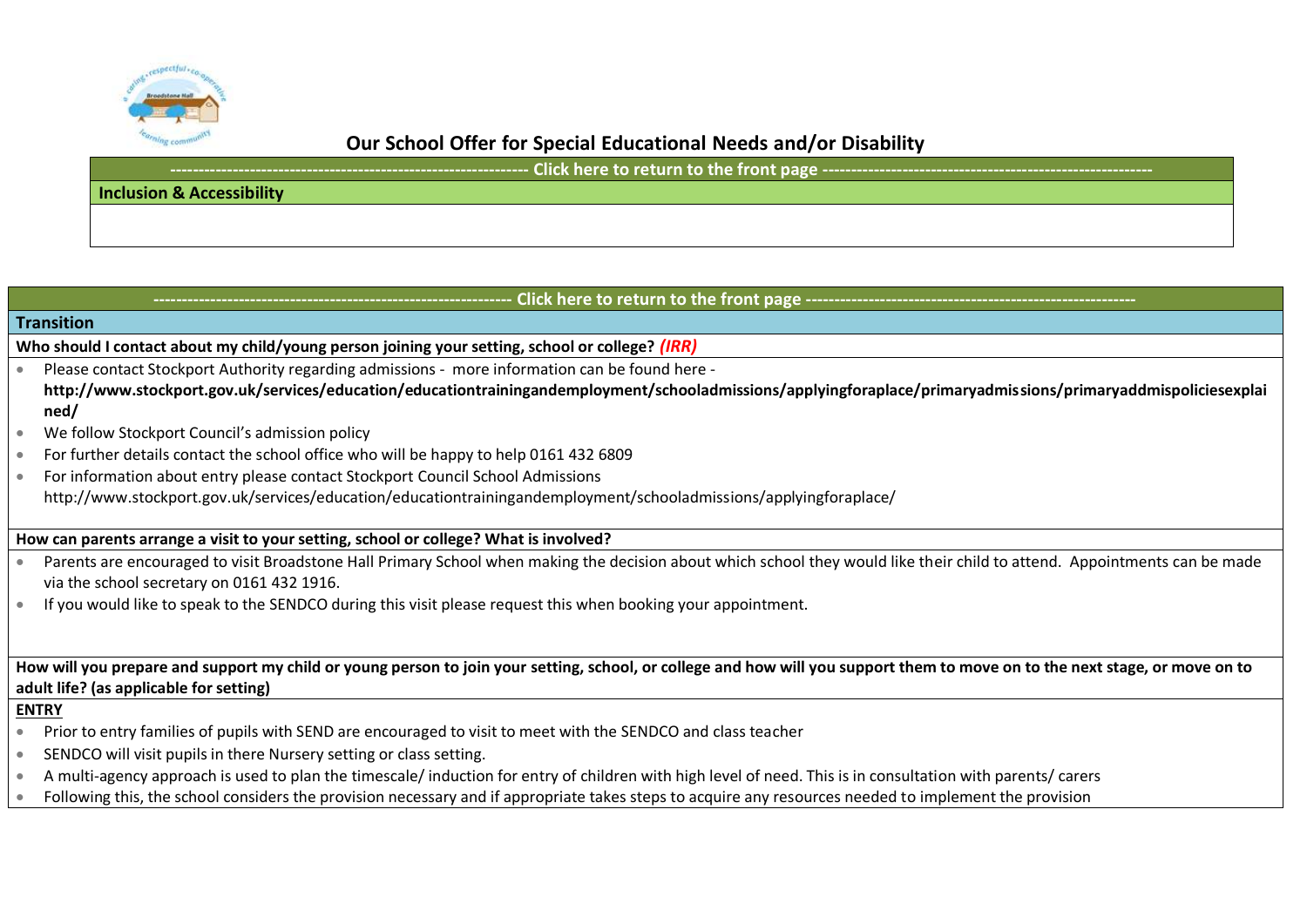

## Click here to return to the front page ---**Transition**  The action plan is then reviewed either prior to entry or within the first few weeks Prior to entry to school a range of transition measures are in place, personalised to meet the needs of the pupil eg. visits to school, meeting staff from current setting, meeting key staff in school Extra transition visits if this is deemed beneficial Class Buddy system to ensure the child has somebody to play with during their first few days before they form their own friendships. Transition meetings with previous setting to ensure all relevant information is passed on to us. When a child is moving on from Broadstone Hall we ensure all information is sent to the new setting and endeavour to arrange a transition meeting with the new setting. We accompany children during transition visits if appropriate. **TRANSITION TO NEW SETTINGS**

- We prepare pupils for transition to new settings in a manner most appropriate to the individual eg. additional visits to the new setting, working through materials which address key aspects of the new setting, liaising with key staff from new setting
- We have good links with our local high schools and work closely with the staff from those settings
- We also have links with specialist settings and can signpost parents and families when making decision about secondary provision
- Parents/ carers of Y5 SEND pupils are invited to a transfer review meeting to share information and discuss initial transition arrangements. Wherever possible a member of staff from the preferred high school attends
- Parent Partnership will support families to visit a variety of secondary placements
- Representation of Y7 and the Y6 teacher meet at the end of Summer term to transfer information
- All SEND documentation and 1Page Profiles shared with new placement
- Transition units taught throughout the summer term in Y6

### **Click here to return to the front page --**

### <span id="page-17-0"></span>**Additional Information**

**What other support services are there who might help me and my family?** *(IRR)*

*Parent Partnership - <http://www.parentpartnership.org.uk/find-your-pps/north-west/stockport/>*